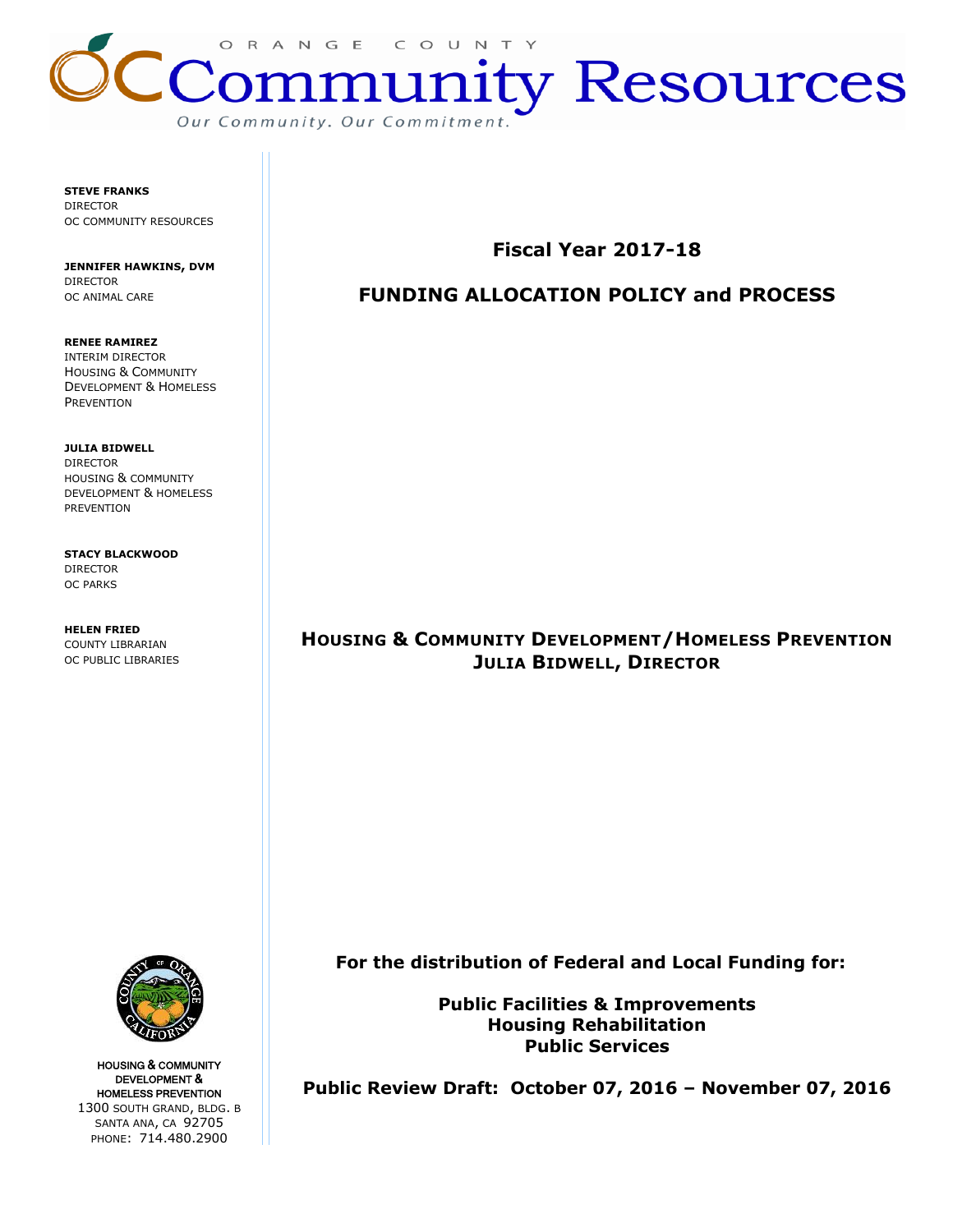FAX: 714.480.2978

# **TABLE OF CONTENTS**

| <b>Section</b> | <b>Topic</b>                                                        | Page |  |
|----------------|---------------------------------------------------------------------|------|--|
|                |                                                                     |      |  |
| I.             |                                                                     |      |  |
|                |                                                                     |      |  |
|                |                                                                     |      |  |
|                |                                                                     |      |  |
|                |                                                                     |      |  |
|                |                                                                     |      |  |
| н.             |                                                                     |      |  |
|                |                                                                     |      |  |
|                |                                                                     |      |  |
|                |                                                                     |      |  |
|                |                                                                     |      |  |
|                | C. Proposal Review Process and Key Policies  10                     |      |  |
|                |                                                                     |      |  |
|                |                                                                     |      |  |
|                |                                                                     |      |  |
|                |                                                                     |      |  |
| III.           |                                                                     |      |  |
| <b>Tables</b>  |                                                                     |      |  |
|                | Table 1 Fiscal Years 2015-19 Funding Allocations                    | 4    |  |
|                | Table 2 Estimated Funding Allocations proposed for FY 2017-18       | 5    |  |
|                | Table 3 FY 2015-19 Federal Funds Allocation for High Priority Needs | 7    |  |
|                | Table 4 Performance Outcome Measurement System                      | 15   |  |
|                |                                                                     |      |  |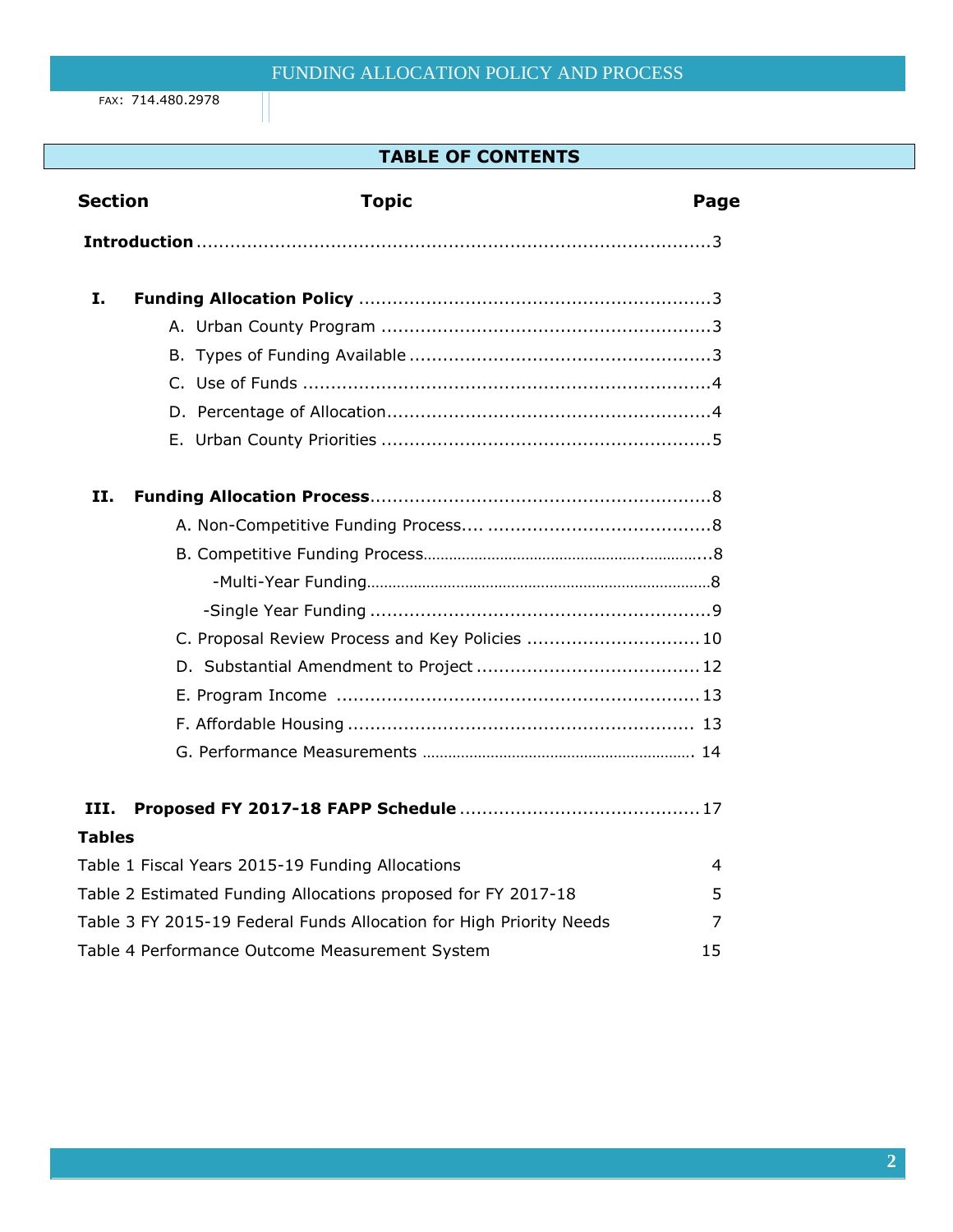## **Introduction**

Under Title I of the Housing and Community Development Act of 1974, as amended, Orange County meets the qualifications of an Urban County. Under Federal regulations, Urban Counties are eligible to receive and allocate Community Development Block Grant (CDBG), Home Investment Partnership Program (HOME), and Emergency Solutions Grant (ESG) funds. Housing & Community Development & Homeless Prevention acts as the lead agency for administrating each program, under the direction of the U.S. Department of Housing and Urban Development (HUD).

The FY 2017-18 Funding Allocation Policy and Process (FAPP) is a planning document that marks the third year of the FY 2015-19 Consolidated Plan (ConPlan). The primary purpose of the FAPP is to utilize priorities listed in the ConPlan to address local housing and community development needs with Federal and local resources in preparing the Annual Action Plan (AAP). The Annual Action Plan (AAP) will be presented to Orange County Board of Supervisors at a Public Hearing on or around May 9, 2017.

The FAPP also includes estimated funding goals for eligible housing, community development, and/or economic development activities; the process for distributing funding; funding priorities; funding exceptions; and overall requirements to be met when using Federal and local funds.

In order to qualify for funding under the CDBG, HOME or ESG programs HUD uses 80 percent of the Area Median Income (AMI) to determine eligibility. Therefore, projects and activities must ensure that persons being served have incomes at or below 80 percent AMI.

In compliance with HUD regulations (CFR 91.105), Housing & Community Development & Homeless Prevention provides a 30-day public review and comment period for the following documents: the FAPP, AAP, and any substantial amendments to the AAP.

## **I. Funding Allocation Policy**

#### **A. Urban County Program**

The Orange County Urban County Program is comprised of the County unincorporated area, eleven (11) cities with populations under 50,000 (participating cities) and three (3) cities, Aliso Viejo, Placentia and Yorba Linda, with populations over 50,000 (metropolitan cities). The eleven (11) participating cities include Brea, Cypress, Dana Point, Laguna Beach, Laguna Hills, Laguna Woods, La Palma, Los Alamitos, Seal Beach, Stanton, and Villa Park. These cities are not eligible to receive Community Planning and Development (CPD) program funds directly from the U.S. Department of Housing and Urban Development (HUD) and have opted to participate in the Urban County Program. The cities of Aliso Viejo, Placentia and Yorba Linda, with populations of over 50,000, are eligible to participate as an entitlement jurisdiction and have elected to join with the Urban County Program as a metropolitan city.

#### **B. Types of Funding Available**

The Urban County Program annually receives Federal and local funds to allocate to projects and activities that meet identified needs as stated in the Con Plan. The following types of funding are anticipated to be available during FY 2017-18:

#### Federal Funds

Community Development Block Grant (CDBG-14.218), Emergency Solutions Grant (ESG-14.231), Home Investment Partnerships Program (HOME-14.239) and program income generated from repayments or other funding accrued and collected from previously funded CDBG and HOME projects.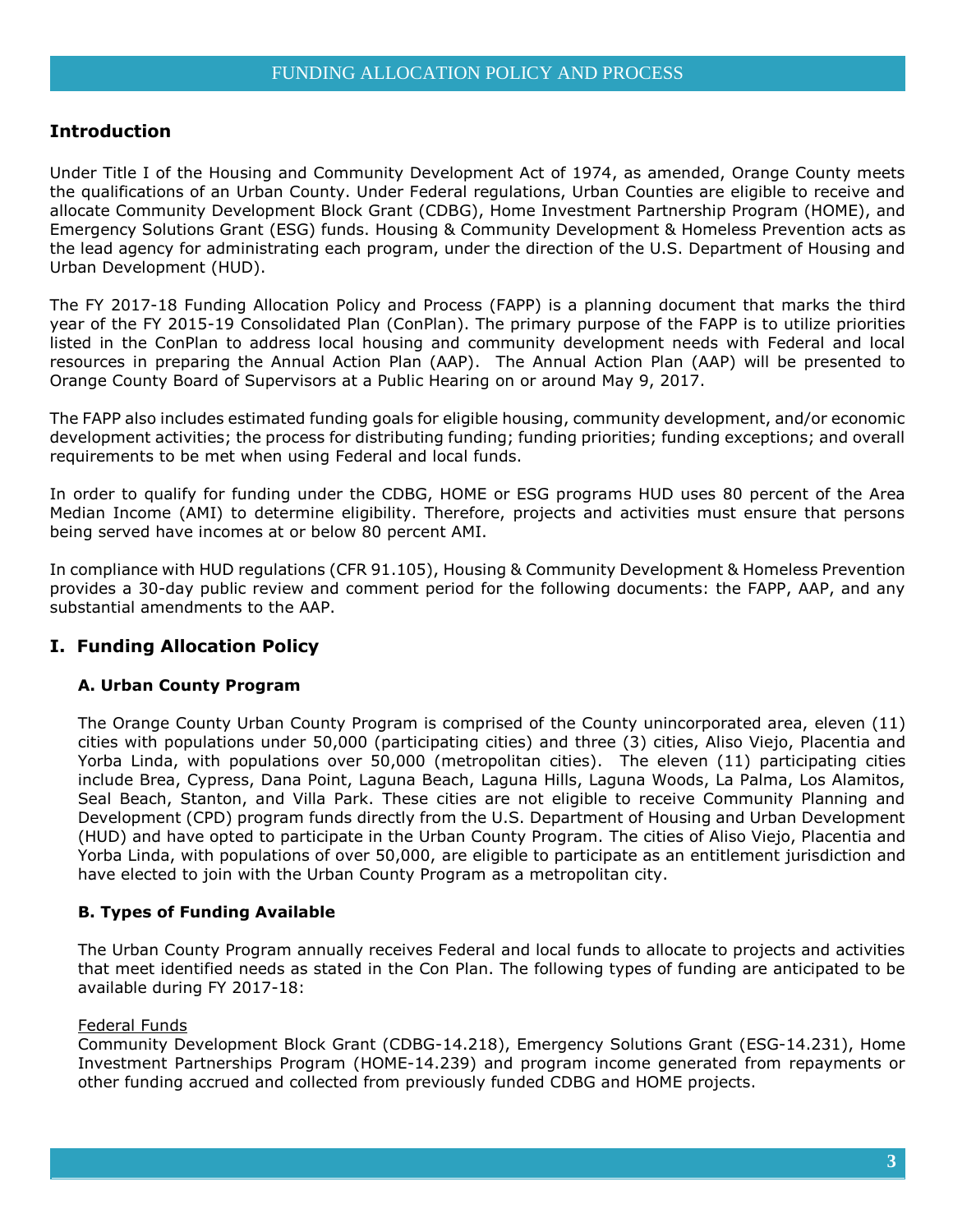## State/Local Funds

Orange County Housing Authority Operating Reserves/Housing Support Services (HSS) Program, Housing Successor Agency if available, Operating Reserves, State Funds and State ESG funding.

## **C. Use of Funds**

The Urban County Program allocates Federal, State and local funds to a variety of projects and activities including the development of housing (both permanent and rental), improvements to public facilities, acquisition of land, and public services. Table 1 (below) identifies those Federal and local funds allocated in years 1-2 of the FY 2015-19 Con Plan.

|                                              | TABLE 1:    | FY 2015-19        | <b>FUNDING ALLOCATIONS</b> |            |            |                |
|----------------------------------------------|-------------|-------------------|----------------------------|------------|------------|----------------|
|                                              | FY 2015-16  | FY 2016-17        | FY 2017-18                 | FY 2018-19 | FY 2019-20 | <b>Funding</b> |
| <b>Federal Program Funds</b>                 | Year 1      | Year <sub>2</sub> | Year 3                     | Year 4     | Year 5     | <b>Totals</b>  |
| <b>CDBG</b>                                  | \$3,219,617 | \$3,235,107       |                            |            |            | \$6,454,724    |
| <b>HOME</b>                                  | \$686,908   | \$736,755         |                            |            |            | \$1,423,663    |
| <b>ESG</b>                                   | \$271,224   | \$213,433         |                            |            |            | \$484,657      |
| <b>Subtotal Federal Funds</b>                | \$4,177,749 | \$4,185,295       | \$0                        | \$0        | \$0        | \$8,363,044    |
| Reprogrammed /PI Federal Funds/CDBG-R        |             |                   |                            |            |            |                |
| CDBG Program Income                          | \$225,000   | \$205,227         |                            |            |            | \$430,227      |
| <b>CDBG Reprogrammed</b>                     | \$257,847   | \$612,793         |                            |            |            | \$870,640      |
| <b>ESG Reprogrammed</b>                      | 0           | $\mathbf 0$       |                            |            |            | \$0            |
| HOME Program Income                          | \$200,000   | \$180,000         |                            |            |            | \$380,000      |
| <b>Subtotal Reprogrammed</b><br><b>Funds</b> | \$682,847   | \$998,020         | \$0                        | \$0        | \$0        | \$1,680,867    |
| <b>Total Federal Funding</b>                 | \$4,860,596 | \$5,183,315       | \$0                        | \$0        | \$0        | \$10,043,911   |
| <b>Other Funds</b>                           | \$540,000   | \$<br>1,300,321   |                            |            |            | \$1,840,321    |
| 15U Housing Funds/15B<br>Funds               | \$50,000    | \$50,000          |                            |            |            | \$100,000      |
| <b>Total Funds</b>                           | \$5,450,596 | \$6,533,636       | \$0                        | \$0        | \$0        | \$11,984,232   |
|                                              |             |                   |                            |            |            |                |
|                                              |             |                   |                            |            |            |                |

## **D. Percentage of Allocation**

Based on the needs identified in the FY 2015-19 Con Plan, Housing & Community Development & Homeless Prevention is estimating the percentage of funds to allocate toward each proposed activity for the FY 2017- 18 AAP. The percentages identified in Table 2 (below) were derived from 5-Year Needs Assessment based by priority needs identified in the Con Plan as: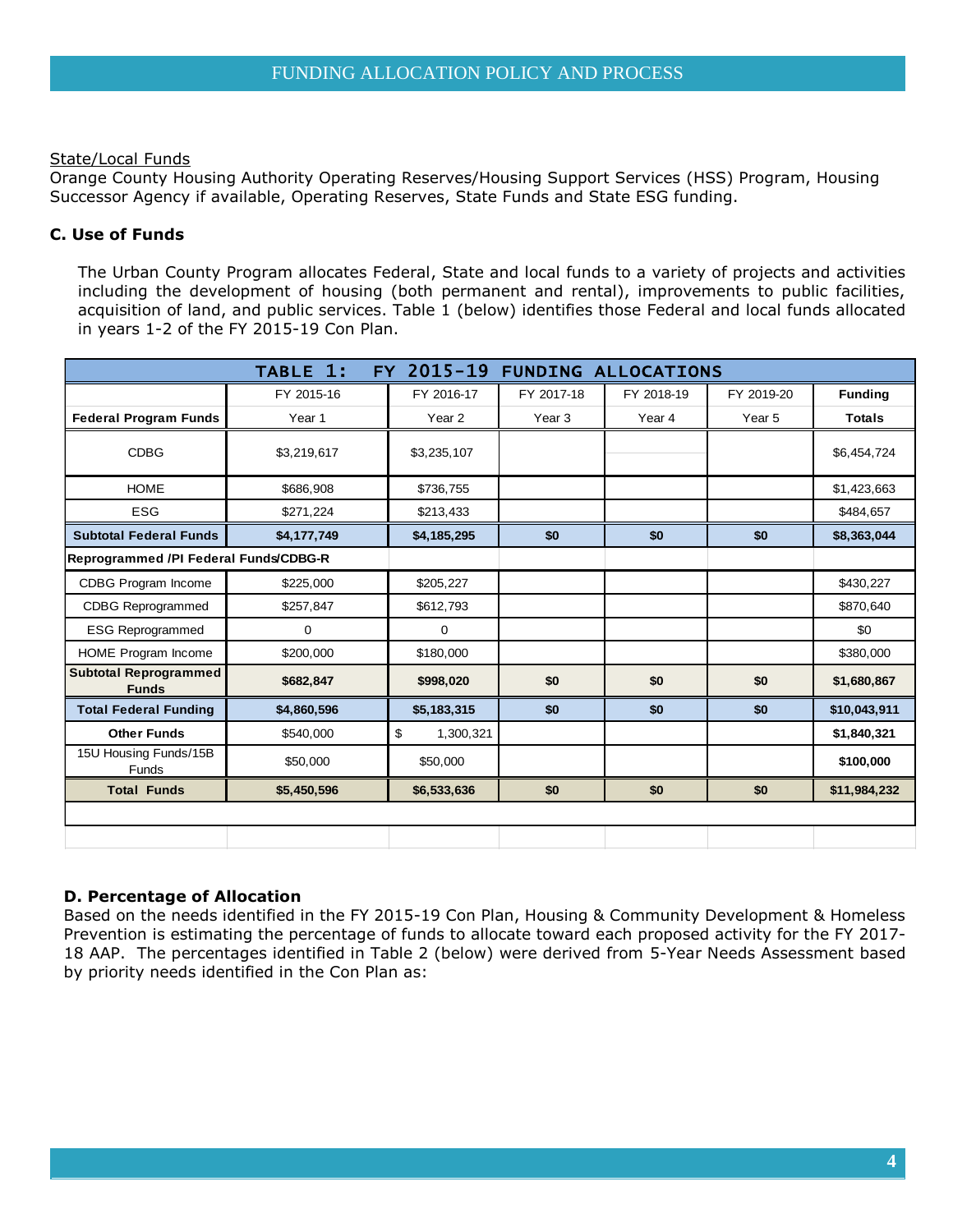|                                                                                                                                                         | TABLE 2: ESTIMATED FUNDING ALLOCATIONS PROPOSED FOR FY 2016-17 |  |  |  |
|---------------------------------------------------------------------------------------------------------------------------------------------------------|----------------------------------------------------------------|--|--|--|
|                                                                                                                                                         | % Range                                                        |  |  |  |
| $\ast$<br>Affordable Housing<br>(Assumes all HOME funds including 15% Home<br>CHDO mandate and funding for both affordable<br>rental and homeownership) | $22\% - 29\%$                                                  |  |  |  |
| Housing Rehabilitation (CDBG)                                                                                                                           | 15%-25%                                                        |  |  |  |
| Public Facilities and Improvement (CDBG)                                                                                                                | $22\% - 24\%$                                                  |  |  |  |
| <b>Public Services</b><br>(Includes Maximum CDBG limit of 15%, plus ESG,<br>and local funding, if available)                                            | 18%-22%                                                        |  |  |  |
| <b>Percentage of Total Funding</b>                                                                                                                      | <b>100%</b>                                                    |  |  |  |
| Source: OC Community Services                                                                                                                           |                                                                |  |  |  |
| * Affected the United States in distributed these the aggregate process                                                                                 |                                                                |  |  |  |

Affordable Housing funding is distributed through a separate process.

Because the FAPP is a forward planning document, the allocation percentages listed in Table 2 may differ from actual dollars expended based on the number of applications received and funded. The percentages may change also based on final allocations of funds from HUD and calculation of any recaptured funds available from the prior fiscal years. If demand for one activity is under subscribed and funds are available to allocate to another eligible activity, which is oversubscribed, Housing & Community Development & Homeless Prevention may recommend to the Orange County Board of Supervisors that funding percentages change to meet local needs.

Based on funding levels, not all projects that score the minimum 70 points required for consideration for funding may be recommended for preliminary funding. Those projects may be placed on a Wait List and will be considered for funding in the future should additional recaptured or reprogrammed dollars become available. However, due to limited resources Housing & Community Development & Homeless Prevention may also recommend funding projects that were not funded to capacity prior to funding projects on the Wait List.

To avoid funding cuts, the County may utilize reprogrammed funds in FY 2017-18 to avoid cuts as funding is available and eligible.

## **E. Urban County Priorities**

Priorities for the Urban County Program are established during the development of the Con Plan. The Con Plan identifies, within a five-year reporting period, Orange County's overall community development needs (i.e., Housing, Special Needs, and Housing and Community Developments Activities) for extremely low, low and moderate-income persons and households. Additionally, a major component of the Con Plan is the Strategic Plan that outlines Orange County's long-term goals and prioritizes its housing and nonhousing needs. The Strategic Plan also presents a comprehensive approach to addressing homelessness through a Continuum of Care System (CoC).

To better understand local needs a comprehensive Housing and Community Development Needs Survey was distributed to residents living in participating jurisdictions in the Urban County Program by the following means:

Made available and collected at community centers and public counters;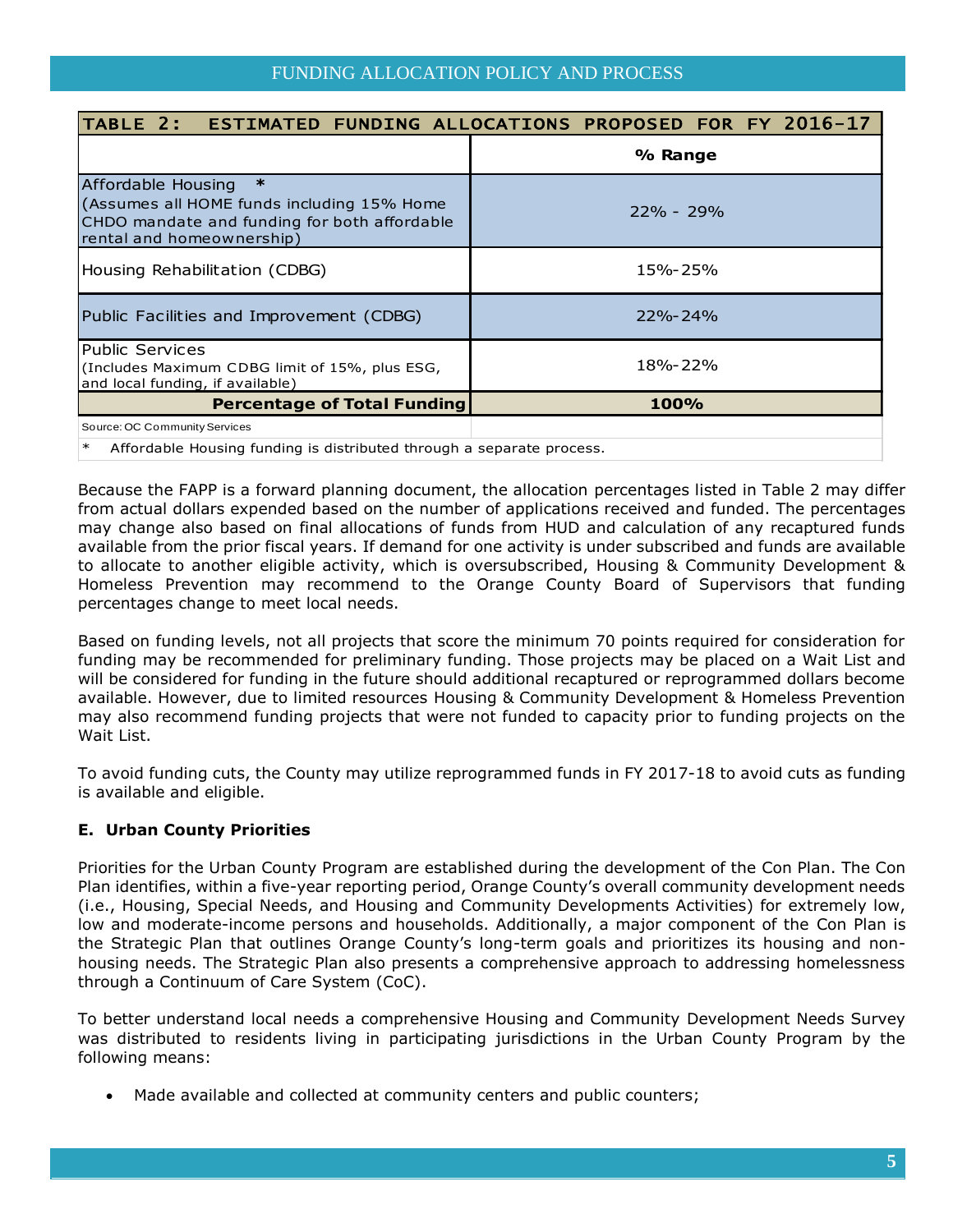- Mailed to social service providers
- Distributed at community meetings for input.
- Made available on the World Wide Web for general public input.
- Annually each Organization is responsible to conduct public hearings (City Council, Board of Supervisors, Non Profit Board Meetings, etc.) to gather public input on activities to fund.

In addition to resident surveys, interviews were also conducted with Non-Profit Service Providers to further understand local needs. The development of the FY 2015-19 ConPlan also includes a survey process.

#### **Priority Ranking:**

Based on the comprehensive Housing and Community Development Needs Survey, priority ranking was assigned to each category of need as follows:

- **High Priority:** Activities to address this need are expected to be funded with CPD funds during the five-year period.
- **Low Priority:** If CPD funds are available, activities to address this need may be funded during the five-year period.
- **No Such Need:** The Urban County Program finds there is no need for such activities or the need is already substantially addressed. The Urban County Program will not support applications for public assistance by other entities for activities where no such need has been identified.

For the purposes of allocating Federal and local resources overall priority will be given to projects that meet a "High" priority need.

#### **Additional Priorities:**

The following are examples of additional project and activity types that will be considered for funding although they did not appear on the Housing and Community Development Needs Assessment Survey.

- Homeless Services activities that are identified within the County's Ten-Year Plan to End Homelessness;
- Public Services projects filling the gap in the Homeless CoC which were not filled by Continuum of Care Homeless Assistance funding;
- Projects with a "Regional Benefit". (Projects that benefit one or more of the "North", "West-Central" or "South" County areas.)
- Projects that fulfill federal Regulations or assist in achieving compliance with Federal law (e.g. Non Compliance with ADA) awarded bonus points.

## **Projects Considered Non-Priority projects:**

The following is a list of projects and activity types that will not be given consideration for funding, as they are not a priority need.

Projects that contain eligible activities not identified on the priority charts;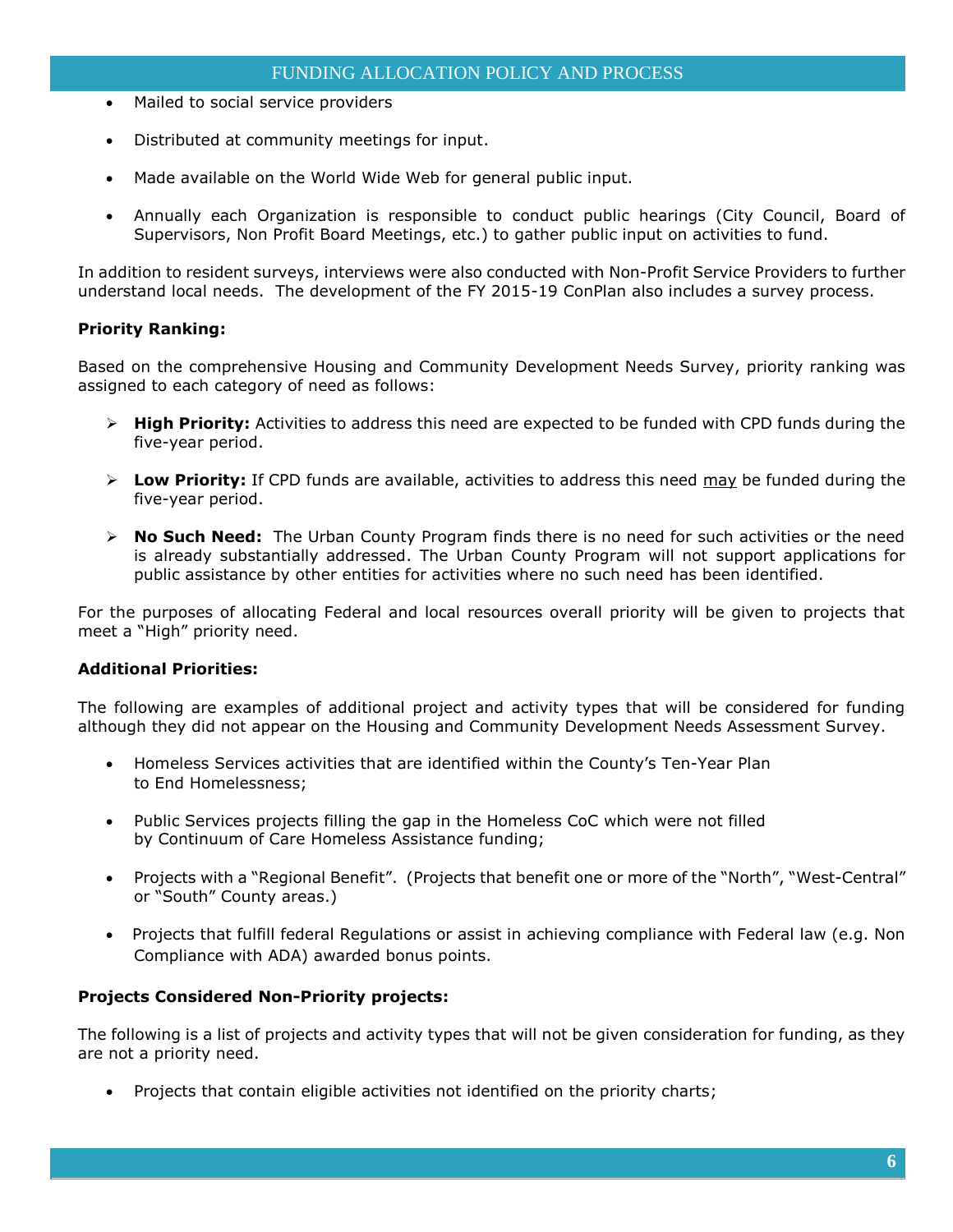- Projects seeking funding for planning costs;
- Projects seeking funds for lead-based paint activity costs. These costs may be paid either through available rehabilitation funds or through funds received from other funding sources such as the Healthy-Homes, Lead-Based Paint Hazard Control Program.
- Improvements to streets/alleyways located outside of income-qualified census tracts.
- Projects involving the construction and installation of street signs.
- ADA improvements to buildings or portions thereof, which are used for the general conduct of government, that do not comply with 24 CFR570.200 (b) (1) and do not meet one of the three National Objectives of the CDBG Program.

#### **Exemptions from the Funding Allocation Process:**

In addition to priority and non-priority ranked projects, the Urban County Program also undertakes certain activities that are exempt from the competitive process:

- Administration The Urban County Program utilizes a percentage of Housing & Community Development & Homeless Prevention allocations to administer the CDBG, ESG and HOME programs.
- Orange County's obligations to specific community centers within the unincorporated areas.
- Orange County's Emergency Shelter Program to receive Public Services CDBG/ESG funds (or other appropriate source of funds) allocations on a non-competitive basis.
- Orange County's Emergency Shelter Program, and other low-threshold emergency shelters located in participating cities to receive remaining CDBG Public Services funds (capped at 15% of total CDBG allocation, plus receipted Program Income) and ESG funds.
- Fair Housing and Equal Opportunity related activities as mandated by HUD.

#### **Priority Activities**

Table 3 shows the funds for the FY 2015-19 Con Plan period, the funds actually allocated in each Fiscal Year, and the difference (funds needed). Table 3 shows the funds for the FY 2015-19 Con Plan period, the funds actually alloc<br>Year, and the difference (funds needed).<br>**TABLE 3: FY 2015-19 FEDERAL FUNDS ALLOCATION FOR HIGH PRIORITY NEEDS** 

| TABLE 3: FY 2015-19 FEDERAL FUNDS ALLOCATION FOR HIGH PRIORITY NEEDS |              |                     |             |             |            |        |                       |
|----------------------------------------------------------------------|--------------|---------------------|-------------|-------------|------------|--------|-----------------------|
| Activities                                                           | 5 Year Plan  | <b>Funds Needed</b> | FY 2015-16  | FY 2016-17  | FY 2017-18 |        | FY 2017-18 FY 2017-18 |
| Needs and<br>Priorities                                              |              |                     | Year 1      | Year 2      | Year 3     | Year 4 | Year 5                |
| <b>CDBG</b>                                                          | \$15,600,000 | \$9,145,276         | \$3,219,617 | \$3,235,107 |            |        |                       |
| <b>HOME</b>                                                          | \$5,550,000  | \$4,126,337         | \$686,908   | \$736,755   |            |        |                       |
| <b>ESG</b>                                                           | \$12,250,000 | \$11,765,343        | \$271,224   | \$213,433   |            |        |                       |
| <b>Totals</b>                                                        | \$33,400,000 | \$25,036,956        | \$4,177,749 | \$4,185,295 | \$0        | \$0    | \$0                   |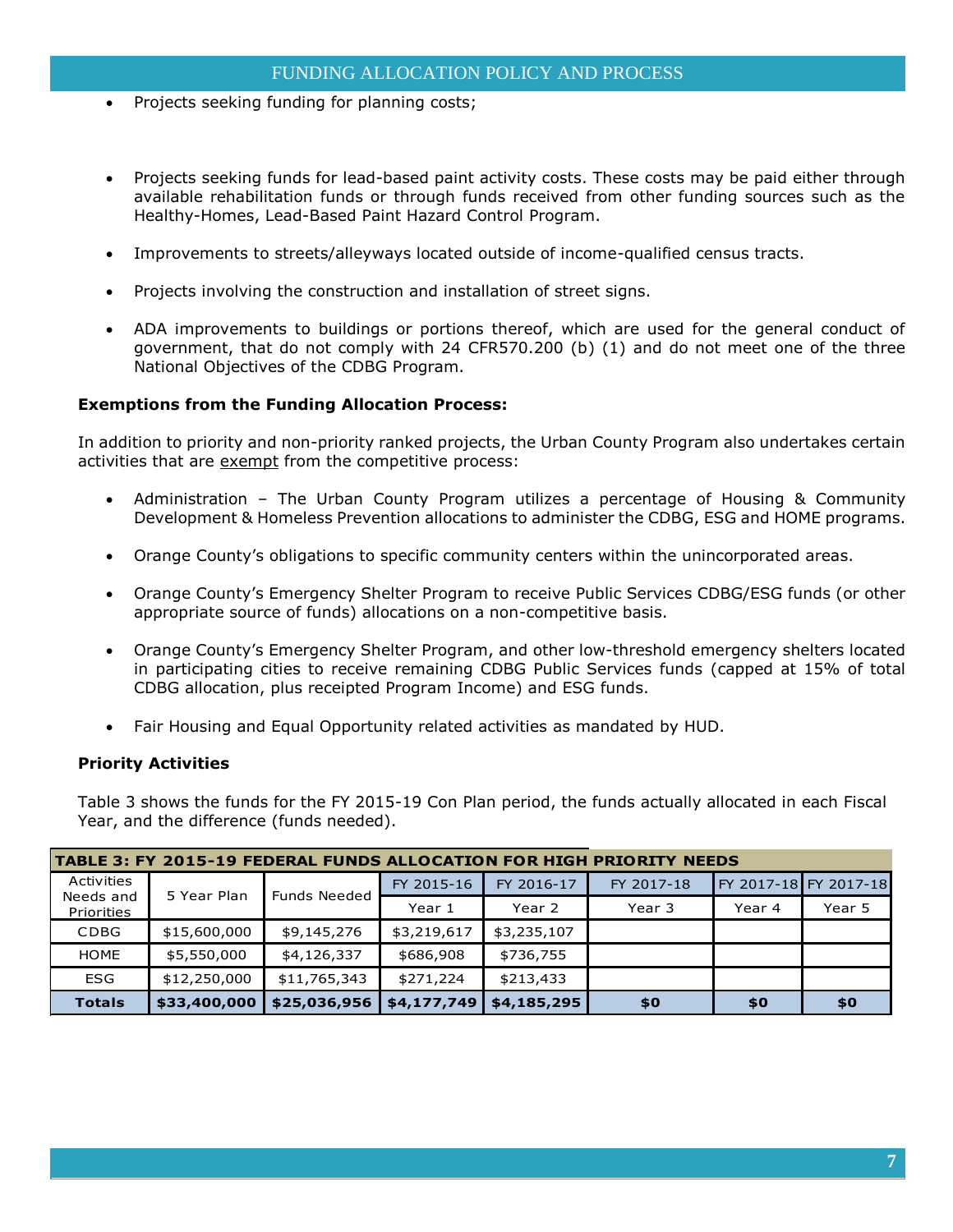## **II. Funding Allocation Process**

## **A. Non-competitive Funding Process:**

In addition to priority and non-priority ranked projects, the Urban County Program also undertakes certain activities that are exempt from the competitive process:

- Administration The Urban County Program utilizes a percentage of Housing & Community Development & Homeless Prevention allocations to administer the CDBG, ESG and HOME programs.
- Orange County's obligations to specific community centers within the unincorporated areas.
- Orange County's, Emergency Shelter Program to receive CDBG/ESG funds (or other appropriate source of funds) allocations on a non-competitive basis.
- Orange County's Emergency Shelter Program, and other low-threshold emergency shelters located in participating cities to receive remaining CDBG Public Services funds (capped at 15% of total CDBG allocation, plus receipted Program Income) and ESG funds.
- Fair Housing and Equal Opportunity related activities as mandated by HUD.

## **B. Competitive Funding Process**

The Urban County Program utilizes a competitive Request for Proposal (RFP) process to distribute both Federal, State and local funds. The following activities are funded through this competitive process

- Housing Rehabilitation (third year of the multi-year funding cycle) started in FY 2015-16
- Annual RFP for FY 2017-18 Public Facilities & Improvements funding anticipated for release in January, 2017
- RFP for the allocation of State ESG funding

#### **Evaluation Committee**

The Evaluation Committee is the evaluating body for all applications submitted in response to the Urban County Program's competitive RFP process. The Evaluation Committee is comprised of one evaluation committee for Public Facilities and Improvements and Housing Rehabilitation. The Committee may be comprised of H&CD Commission members, community representatives, and other individuals knowledgeable about community development, community services, and housing activities.

## **Multi-Year Funding Process**

#### **Public Services and Housing Rehabilitation**

As in prior years, Housing & Community Development & Homeless Prevention recommends that successful Public Services and Housing Rehabilitation projects be funded on a 3-year funding cycle, Public Services activities are exempt from the RFP process. Additionally, funding awards for Housing Rehabilitation per organization cannot exceed 35% of the funding available for this activity.

- o High priority needs for Public Services include;
	- Public services (especially providing services and case management for homeless and those at risk for homelessness
	- **Senior Services**
	- Operating cost of homeless/AIDS patients programs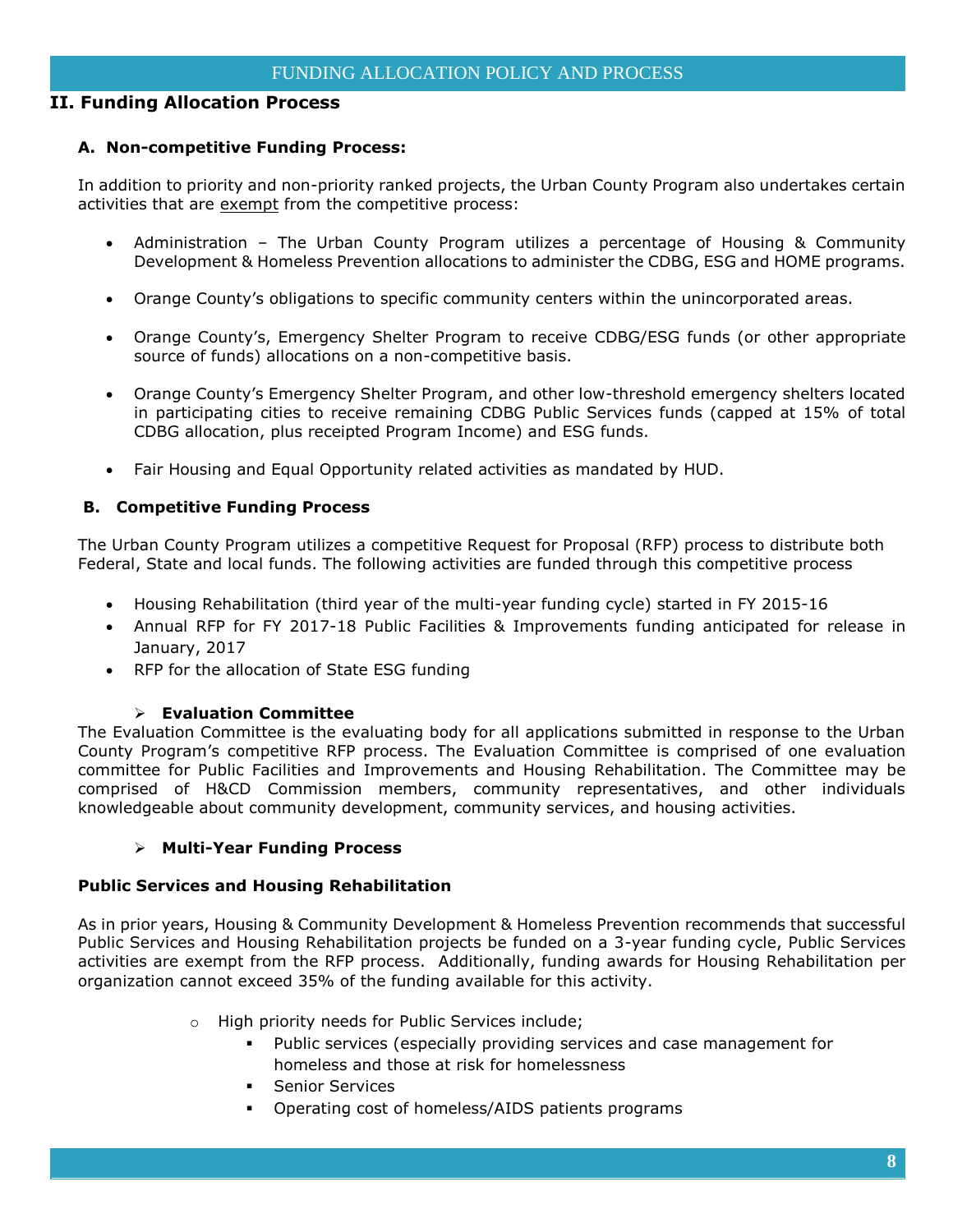## FUNDING ALLOCATION POLICY AND PROCESS

o High priority projects for Rehabilitation are projects that strengthen, preserve and enhance the physical character and quality of life in Orange County's low-and moderateincome neighborhoods, including the housing stock.

Projects that are recommended to receive funds as the result of the funding in Year 1 (FY 2015-16) and in Year 2 (FY 2016-17) may receive funding Year 3 (FY 2017-18), provided the organization successfully meets the following criteria:

- $\triangleright$  Project remains in compliance with contractual milestones
	- All projects must expend 50% of their contractual funds and complete 50% of their contractual accomplishments by January 15, of the contract year; 70% by March 15, of the contract year; and 80% by April 15, of the contract year unless they had extenuating circumstances.
	- All Public Service projects that serve homeless populations are required to participate in the County's Homeless Management Information System (HMIS). For information regarding HMIS please contact 2-1-1 OC at: (714) 288-4007, or HMIS- helpdesk@211oc.org.
	- Exceptions to these requirements include: contracts that expend their funding later in the fiscal year (i.e., emergency shelters), recommendation of the Evaluation Committee, exemption from Housing & Community Development & Homeless Prevention Director, and delays due to HUD or Housing & Community Development & Homeless Prevention administration of contracts.
	- Project continues to meet the priority status for which it was funded in Year 1.
	- Project continues to leverage funds with other sources.
	- All project accomplishments must be correctly reported on the Grantee Performance Report (GPR) and/or other documentation as described in current year contract.
	- Project must receive a successful assessment of performance and progress from Housing & Community Development & Homeless Prevention staff.
	- Organizations that receive an unsuccessful assessment of performance will be reviewed and reevaluated by the ARC for future funding consideration.

Projects meeting the January 15<sup>th</sup> contract year milestone will be included in the current year draft Annual Action Plan; however, projects that fail to meet this deadline may be removed from the draft Annual Action Plan prior to its presentation to the Orange County Board of Supervisors at the public hearing.

## **Single Year Funding Process**

## **Public Facilities and Improvements (PF&I) Funding**

As in prior years, Public Facilities and Improvements (PF&I) applications must compete in an annual competitive RFP process. Jurisdictions may only submit one application. The Evaluation Committee will convene and evaluate applications for PF&I, based on the following criteria:

- Project must meet a **high** priority status;
	- o High priority projects include;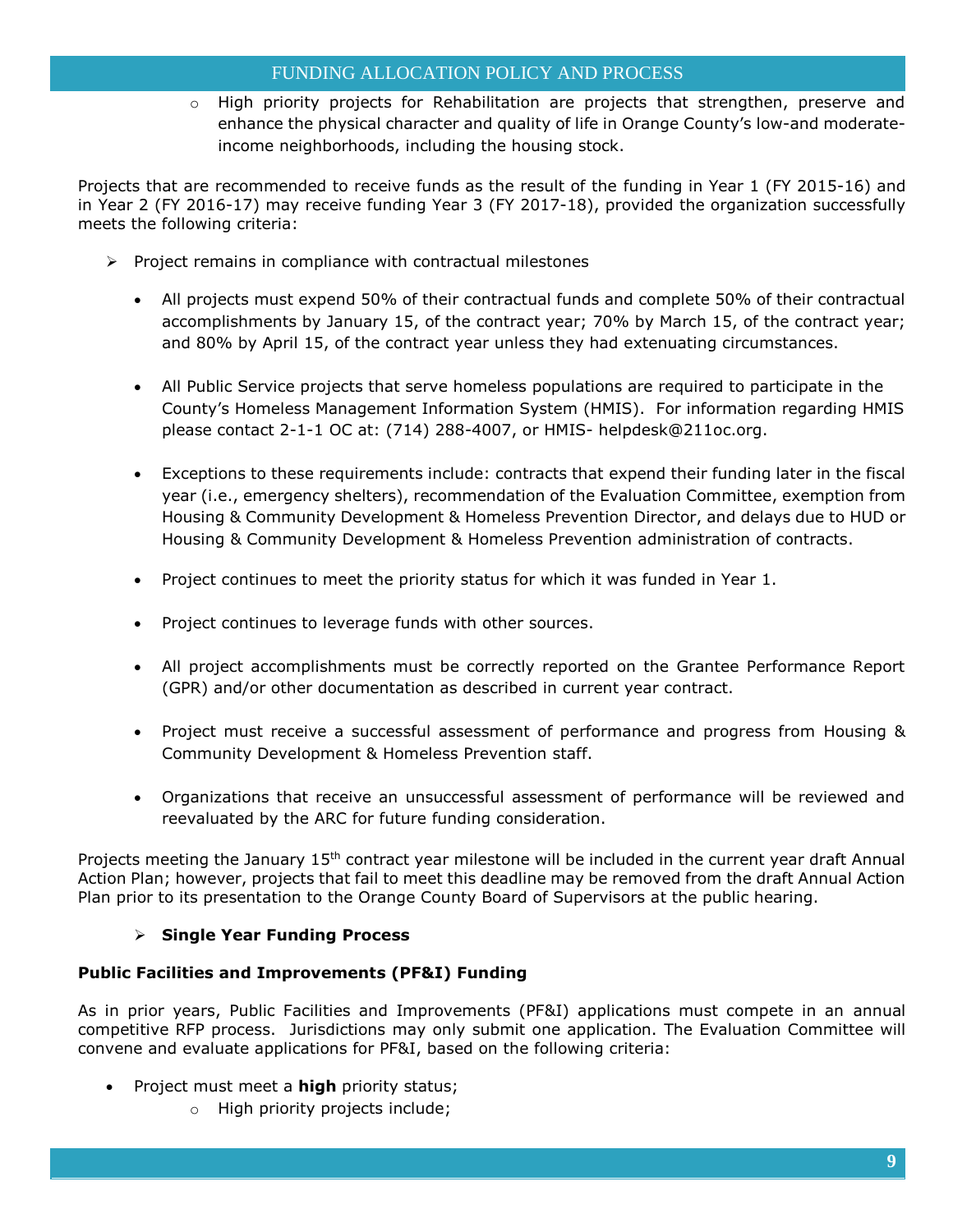## FUNDING ALLOCATION POLICY AND PROCESS

- **Senior Centers**
- **Homeless Facilities**
- Neighborhood Facilities
- Water/Sewer Improvements
- **Street Improvements**
- **Sidewalk Improvements**
- Only one (1) PF&I application per jurisdiction from the Urban County program participants. The Orange County Urban County Program is comprised of the County unincorporated area and eleven (11) cities with populations under 50,000 (participating cities). The 11 participating cities include Brea, Cypress, Dana Point, Laguna Beach, Laguna Hills, Laguna Woods, La Palma, Los Alamitos, Seal Beach, Stanton, and Villa Park. The three (3) metropolitan (metro) cities, Aliso Viejo, Placentia and Yorba Linda determine their own allocations of funding and activities. All activities must be eligible and meet national objective.
- Project application must pass the initial threshold review and technical eligibility as determined by Housing & Community Development/Homeless Prevention staff;
- Project must undergo a quality review and evaluation conducted by the ARC;

Evaluation Committee will score all applications consistent with the Request for Proposal (RFP) guidelines.

## **C. Proposal Review Process and Key Policies**

In order to ensure integrity and reliability, the proposal review process is applied to each application on a consistent basis. In addition, maximum flexibility has been built into the proposal review process in order to ensure that Federal and local resources are available to assist the County in meeting its Community Development needs. Although Housing & Community Development/Homeless Prevention staff does not participate in Evaluation Committee's proposal review process, staff is available to provide any needed technical support.

#### **1. Proposal Review Process**

All proposals will be reviewed utilizing the following six (6) steps:

- 1. Initial threshold review of all proposals submitted based on eligibility requirements established by HUD, will be conducted by Housing & Community Development/Homeless Prevention staff.
- 2. After threshold review applications are forwarded to the Evaluation Committee for review, scoring, and ranking, consistent with the RFP guidelines.
- 3. Applicants deemed as unsuccessful by the Evaluation Committee are afforded the opportunity to protest following the Contract Policy Manual for procurement.
- 4. After addressing any protests, Contract Development and Management (CDM) provides a list of proposals recommended for funding to Housing & Community Development/Homeless Prevention.
- 5. Projects recommended for funding are compiled and presented to the public for comment in the draft Annual Action Plan and later to the Orange County Board of Supervisors for approval and direction.
- 6. Projects are preliminarily awarded funding until final approval from HUD.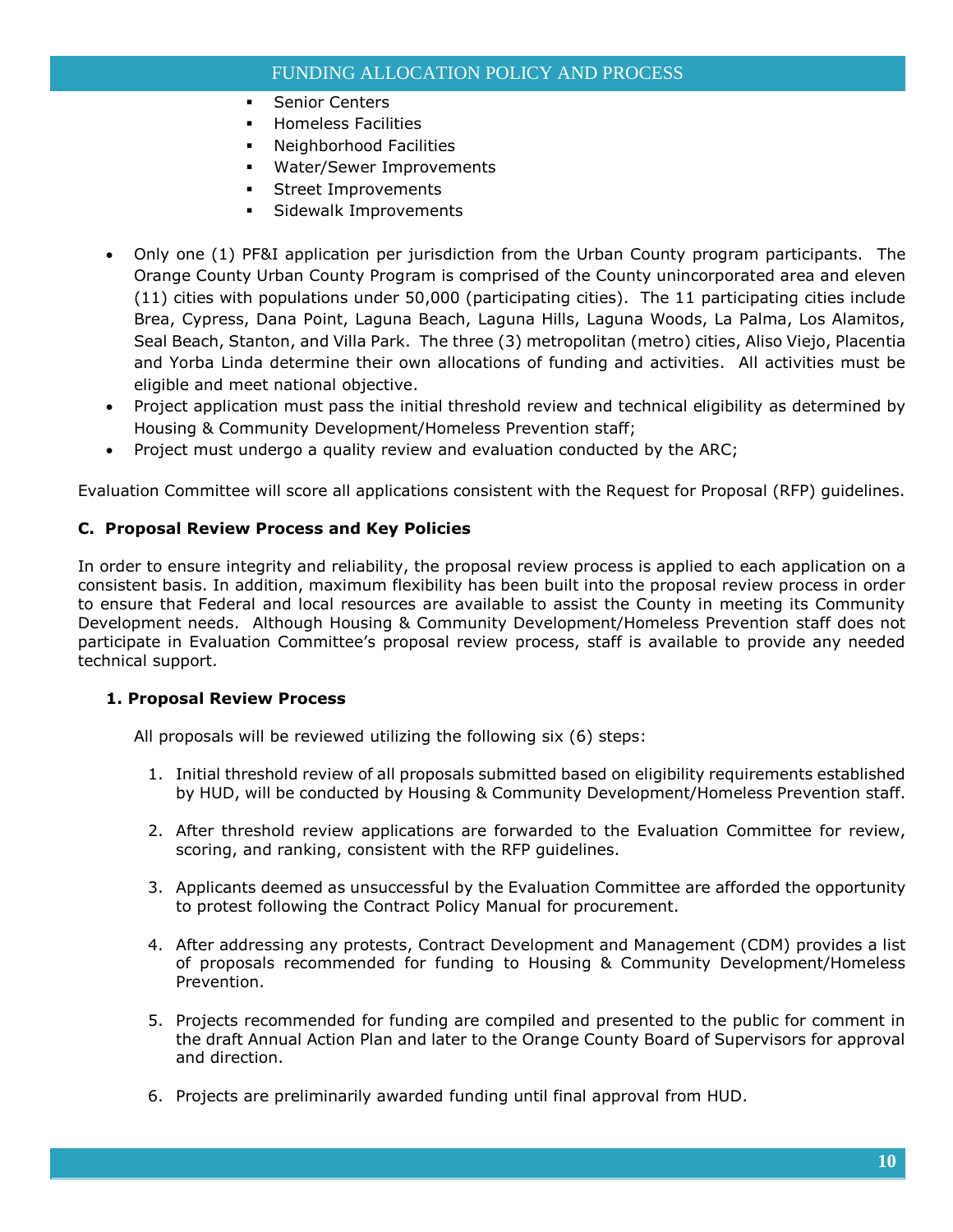## **2. Key Policies**

**Renewal Applicants-** Those applicants having been under contract with Housing & Community Development/Homeless Prevention within the past 3 years.

- Housing & Community Development/Homeless Prevention staff shall review project performance from projects within the past 3 years.
- Renewal evaluations will focus on, but will not be limited to, subrecipient compliance with contractual obligations and meeting scheduled accomplishments as reported on the current year's Grantee Performance Report (GPR).

**New Applicants-** Applicants having **not** been under contract with Housing & Community Development/Homeless Prevention within the past 3 years.

- Applicants may need to pass a site visit conducted by Housing & Community Development/Homeless Prevention staff.
- Applicants must provide copies of any performance reports required by other funding organizations as a condition of funding.
- Applicant must have been in operation and been performing the activity proposed in their proposal for a minimum of one year from the date of submitting the application.

**Activity Specific Policies**- the following requirements apply to all Public Services, Housing Rehabilitation and Public Facilities and Improvements projects and activities.

- $\triangleright$  Public Services and Housing Rehabilitation
- All projects and activities providing services to homeless individuals and/or families are required to be an active participant in the Homeless Management Information System (HMIS).
- \$200,000 maximum funding amount for Housing Rehabilitation; but allow applicants to request more than 35% of the total funding available, however, limit awards to no more than 35% of the total funds available.
- $\triangleright$  Public Facilities and Improvements (PF&I)
- Only one (1) PF&I application per jurisdiction from the Urban County program participants. The Orange County Urban County Program is comprised of the County unincorporated area and eleven (11) cities with populations under 50,000 (participating cities). The eleven (11) participating cities include Brea, Cypress, Dana Point, Laguna Beach, Laguna Hills, Laguna Woods, La Palma, Los Alamitos, Seal Beach, Stanton, and Villa Park.
	- Two Tier Funding:
		- o Projects with no matching funds can apply for up to \$150,000.
		- o Projects with a 20% match can apply for up to \$350,000.
	- Bonus Points:
		- Projects with a "Regional Benefit" awarded bonus points or,
		- Projects that serve the homeless and are consistent with the County's "Ten Year Plan to End Homelessness" awarded bonus points or,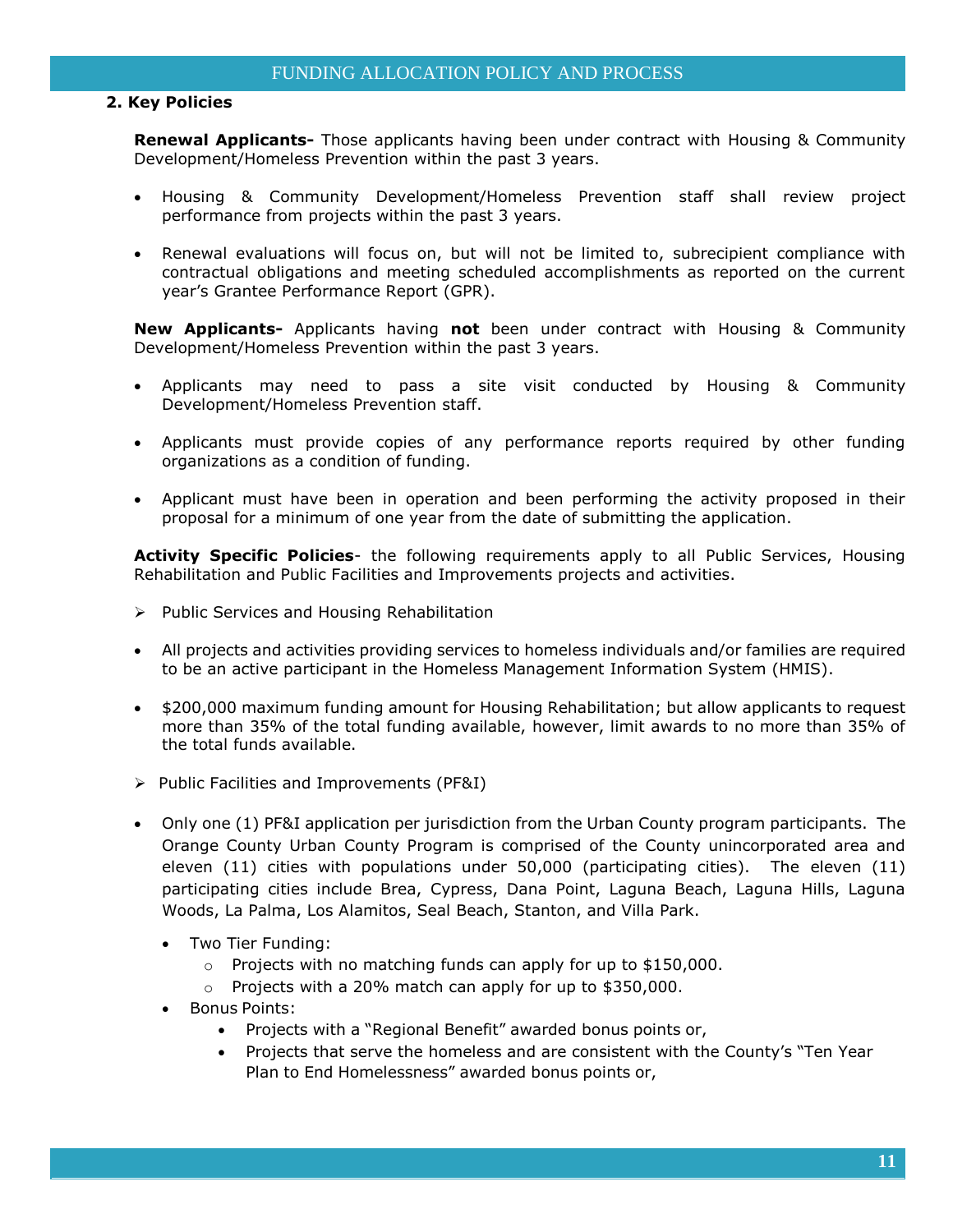ORANGE  $\subset$  $\circ$ y Resources Our Community. Our Commitm

- Projects that fulfill federal Regulations or assist in achieving compliance with Federal law (e.g. Non Compliance with ADA) awarded bonus points.
- Projects cannot receive points in more than one additional bonus category (e.g. regional benefit, serving the homeless and are consistent with the County's "Ten Year Plan to End Homelessness", or fulfill federal Regulations or assist in achieving compliance with Federal law (e.g. Non Compliance with ADA).

## **Minimum Application Requirement**

- A minimum application grant amount (based on available funding) is established at \$15,000 per year for all activities.
- Maximum **one** PF&I application per City or jurisdiction will be accepted.
- Projects must meet a national objective as identified by HUD Regulations Criteria for National Objectives (24 CFR 570.208).
- Depending on funding source, the proposed activity must be eligible as defined by HUD Regulations under Basic Eligible Activities (24 CFR 570.201)
- The population to be served or to benefit from the project must be primarily low to moderate-income as defined by HUD.
- If the applicant is a current or past recipient of assistance under a HUD McKinney Act program (i.e., Continuum of Care) or the HUD Single Family Property Disposition Program, there must be no project or construction delay, HUD finding, outstanding Annual Progress Report (APR), or outstanding audit that HUD deems serious regarding the administration of HUD McKinney Act programs or the HUD Single Family Property Disposition Program.
- Applicant must submit a copy of the organization's most recent audit (within the last two years) by an independent certified CPA and a description of corrective action taken for any findings identified by the auditor, both of which will be reviewed by the OC Community Resources Accounting Manager or designated staff.
- The applicant must be in compliance with applicable civil rights laws and Executive Orders. There must be no pending civil rights suits, outstanding findings, of noncompliance with civil rights statues, Executives Orders, or regulations, unresolved Secretary (Secretary of the U.S. Department of Housing and urban Development) charge of discrimination issued under the Fair Housing Act, no adjudications of civil rights violations on a civil action or deferral of processing of applications from the applicant imposed by HUD.

## **D. Substantial Amendments to Projects**

## **1. Substantial Amendment**

From time-to–time, it may be necessary for the County to process a "substantial amendment" to the Five Year Consolidated Plan or the One Year Annual Action Plans to allow for new CDBG, ESG, HOME or local-funded activities, modification of existing activities; or other CPD program administrative actions.

Any proposed amendment that is considered a "substantial amendment" is subject to the Citizen Participation process, requires formal action by the Board of Supervisors, and approval by HUD.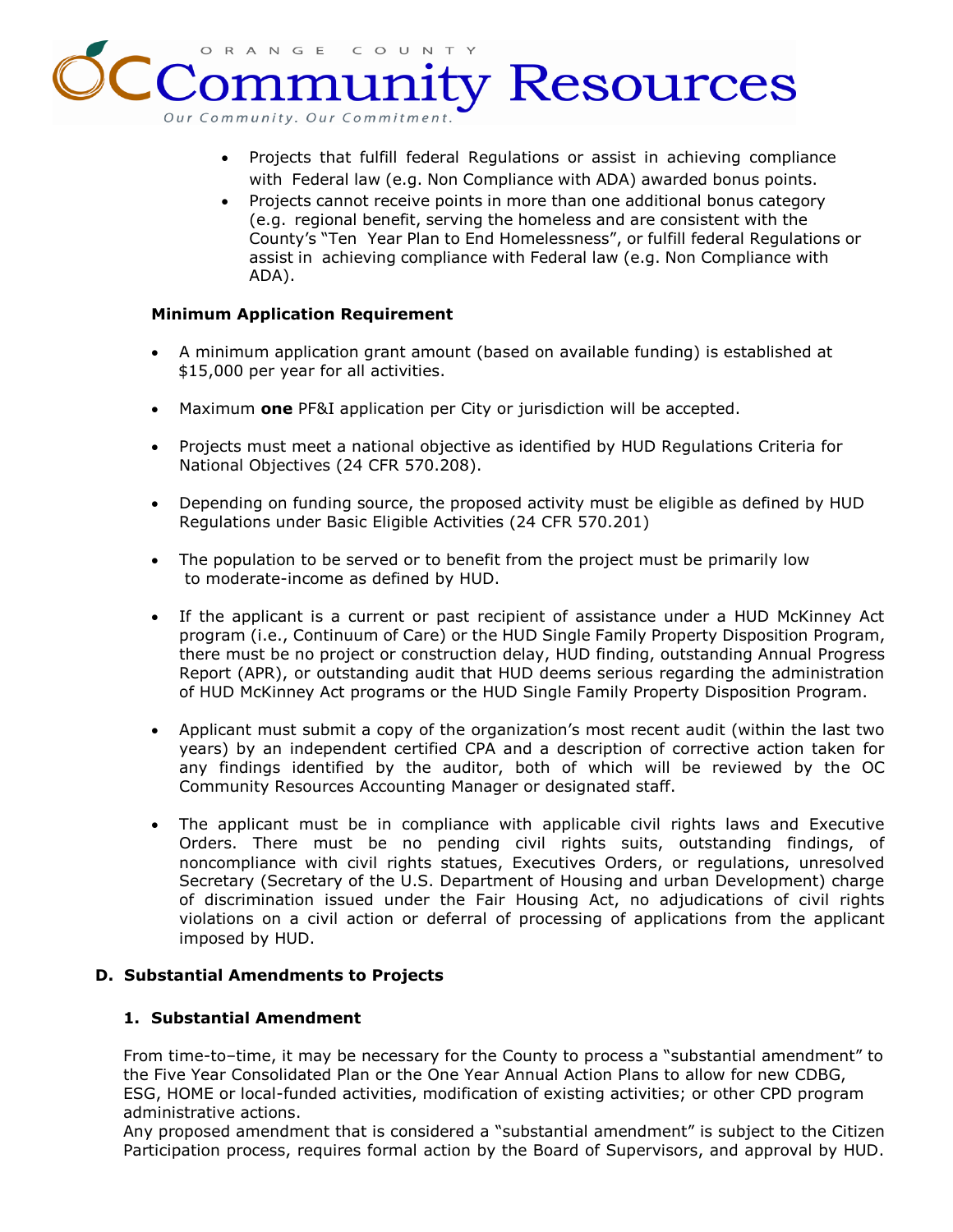## FUNDING ALLOCATION POLICY AND PROCESS

A thirty (30) day public notice is published to provide the opportunity for the public to review and comment on the proposed substantial amendments. The County will consider all comments or views received from the public concerning proposed substantial amendments in accordance with 24 CFR  $91.105$  (c)(3). A summary of these comments and views, including comments or views not accepted (and the reason why) shall be attached to the substantial amendment.

The County of Orange is required by HUD [24 CFR 91.505 (b)] to identify the criteria to be used in determining if a proposed action will be considered a *Substantial Amendment.* The following criteria will be used by the County – if any one criterion applies, a substantial amendment will be required:

- 1. A new activity not previously listed and described in the Consolidated Plan/Annual Action Plan;
- 2. When a proposal is made to amend the description of an existing activity in such a way that the newly described purpose, scope, or beneficiaries differ significantly from the original activity's purpose, scope, or beneficiaries; or
- 3. An increase in the amount of Federal Community Planning Development and/or local funds allocated to an existing activity when the following apply:
	- a. An increase in funding for a public service activity in an amount greater than a 50% increase over the current funded amount.
	- b. An increase in the funding for public facility improvements/housing rehabilitation in an amount greater than a 50% increase over the current funded amount.

In an effort to efficiently utilize CDBG funds within the time frames required by HUD, the County will consider the reprogramming of unspent CDBG balances from completed and cancelled CDBG-funded activities to other eligible activities as a "Non-Substantial Amendment". In the event that any of these "administrative" reprogramming actions fall under the "substantial amendment" criteria, the proposed actions are subject to the Citizen Participation process, requires formal action by the Board of Supervisors, and subsequent approval by HUD.

The County will maintain and provide for public review a Reprogramming Action File that provides details for every reprogramming action (Substantial and Non-Substantial) taking place during the program year.

## **E. Program Income**

Successful applicants will be required to comply with regulations set forth in 24 CFR 570.504, as well as all applicable State and Orange County regulations when reporting Program Income. Program Income is considered as funds generated by the successful applicant as a result of receiving Federal State and or local funds provided in a contract with Orange County.

All Program Income accrued shall be returned to Orange County on a quarterly basis prior to the successful applicant receiving any reimbursement from grant funds provided in their contract with Orange County.

## **F. Affordable Housing**

Activities associated with affordable housing such as new housing construction/acquisition project proposals, rental housing, single-family acquisition/rehabilitation, homeownership and tenant based rental assistance will be approved separately and presented to the Board of Supervisors. If the County selects to do homeownership activity, it will be pursuant to the FY 2015-19 Con Plan recapture policy.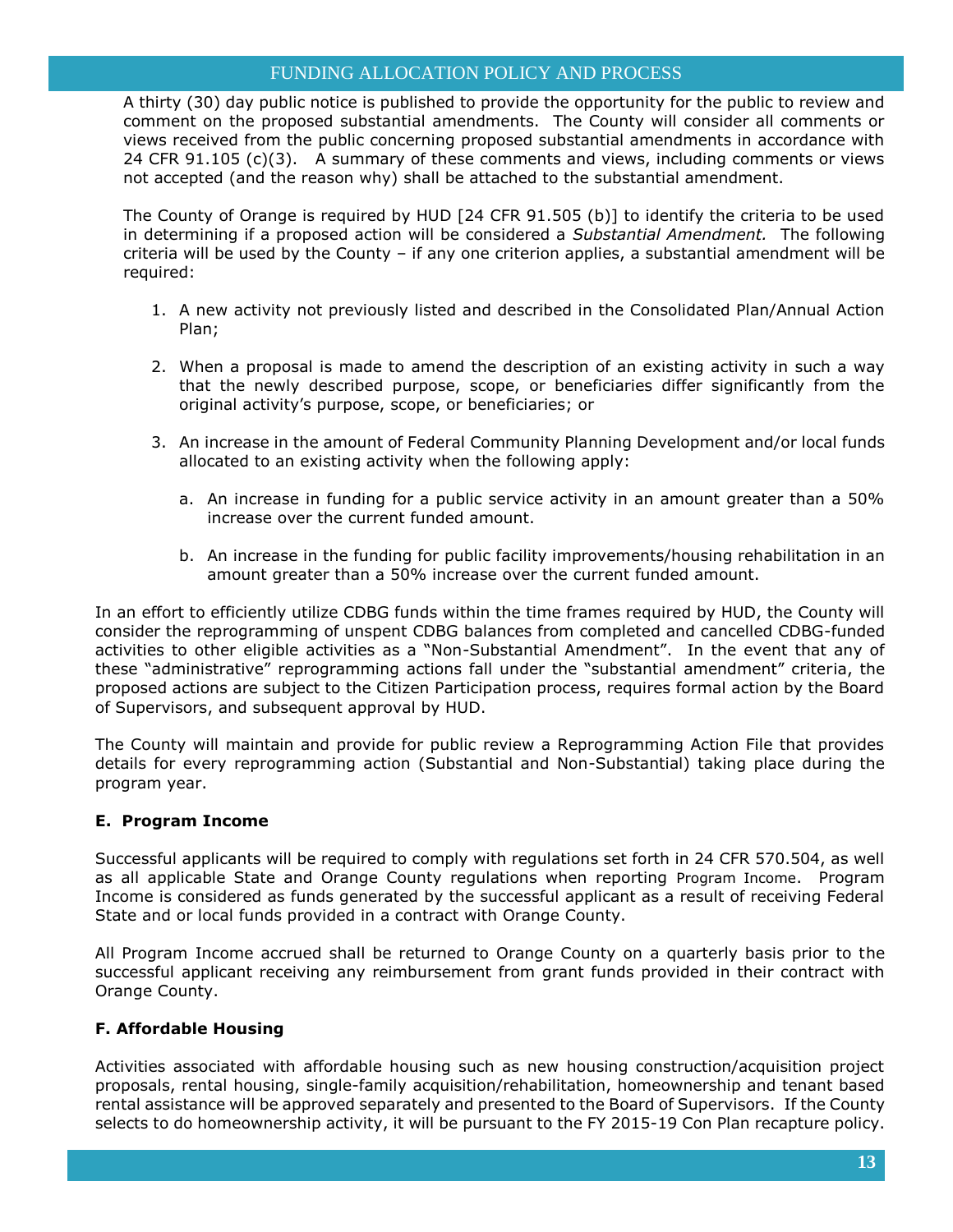#### **G. Performance Measurements**

Consistent with Federal Guidelines as referenced in Federal Register Notice, Vol. 70, No. 111, dated June 10, 2005 and Notice; March 7, 2006 update, Housing & Community Development/Homeless Prevention developed a performance measurement system that identifies standardized objectives and outcomes for proposed activities, that can be reported at a national level. March 7, 2006 HUD updated guidelines. The following chart provides a brief outline of Housing & Community Development/Homeless Prevention performance measurement system as recommended by HUD.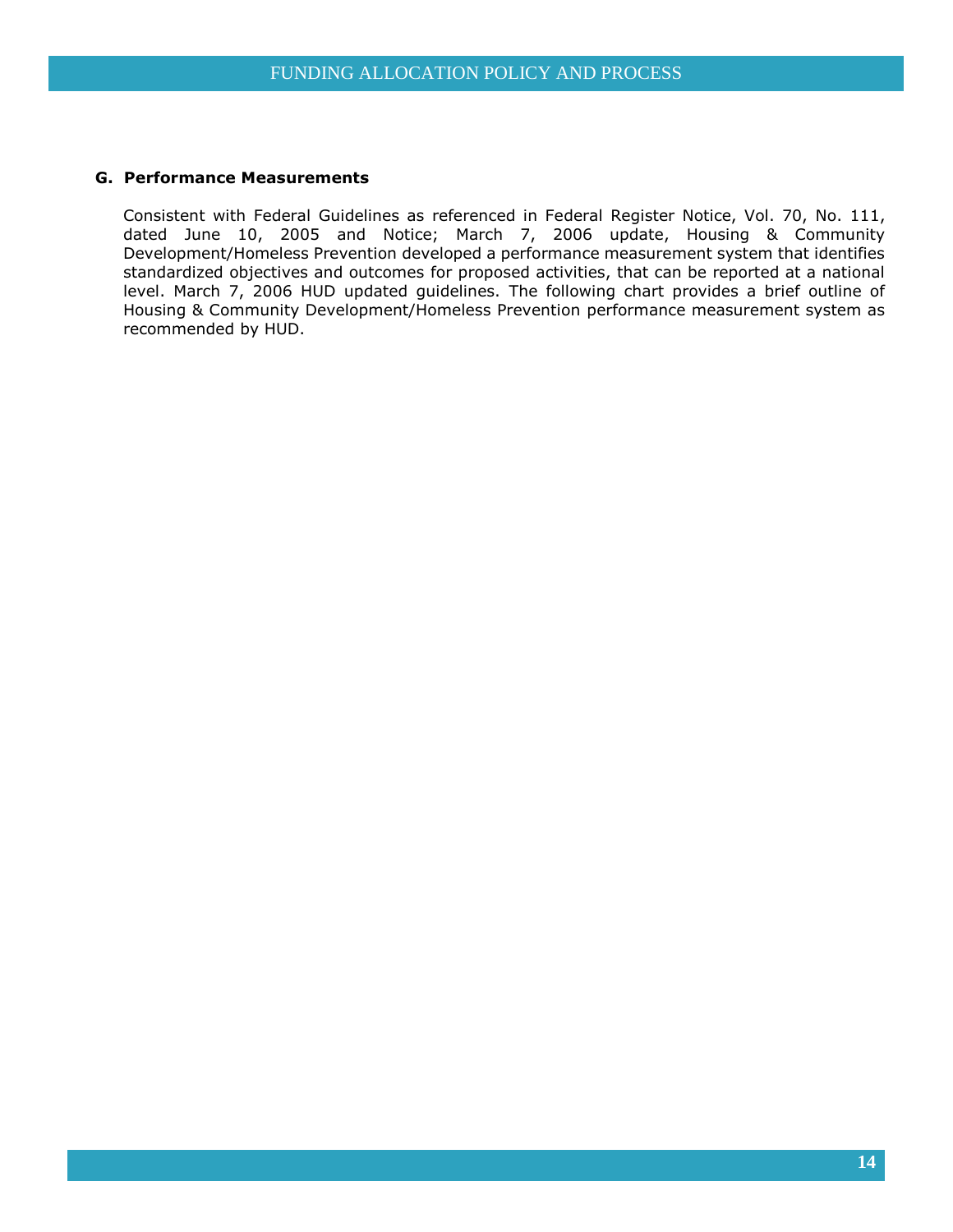#### **Table 4: PERFORMANCE OUTCOME MEASUREMENT SYSTEM**

**Step 1: Assess Needs and Select Goals** 

**Step 2:** Select Objectives with Outcomes

#### Availability/Accessibility **Affordability Affordability** Sustainability

Enhance Suitable Living Environment Through New/Improved Accessibility

Create Decent Housing with New/Improved Availability

Promote Economic **Opportunity** Through New/Improved Accessibility

Enhance Suitable Living Environment Through New/Improved Affordability

Create Decent Housing with New/Improved Affordability

Promote Economic **Opportunity** Through New/Improved Affordability

Enhance Suitable Living Environment Through New/Improved Sustainability

Create Decent Housing with New/Improved Sustainability

Promote Economic Opportunity Through New/Improved Sustainability

#### **Step 3: Design Programs and Choose Activities**

Housing Rehabilitation Rental Housing Production Community Facilities Public Safety Infrastructure Lead-based Paint Activities

HIV/AIDS Tenant-based Rental Assistance Economic Development Housing for Homeless Special Needs Housing Homeownership Assistance

Housing Counseling Public Services Code Enforcement Water/Sewer **Utilities** Transportation

 **Step 4:** Complete the Consolidated Plan/Action Plan

**Step 5: Develop the Outcome Statement** 

Output (quantified) + Outcome + Activity (description) + Objective

Number of households assisted Number of new businesses assisted Number of jobs created/retained Number of units made 504-accessible Number of years of affordability guaranteed Number of jobs with health care benefits Number of units meeting Energy Star standards Number of persons stabilized Acres of brownfields remediated Amount of money leveraged Number of affordable units Number of housing units for HIV/AIDS Number of units for chronically homeless Number of units made lead safe

 **Step 6**: Report (IDIS, CAPER)

For all projects report program requirements plus:

| Income levels of persons, or households (30%, 50%, 60%, or 80% of area median income) |                                              |
|---------------------------------------------------------------------------------------|----------------------------------------------|
| Number of persons, households, units                                                  | Number of communities/neighborhoods assisted |
| Current racial/ethnic and disability categories                                       | Leveraging or Match                          |
| $\sim$                                                                                |                                              |

Source: Federal Register/Vol. 70, No. 111/Friday, June 10, 2005/Notices; March 7, 2006 update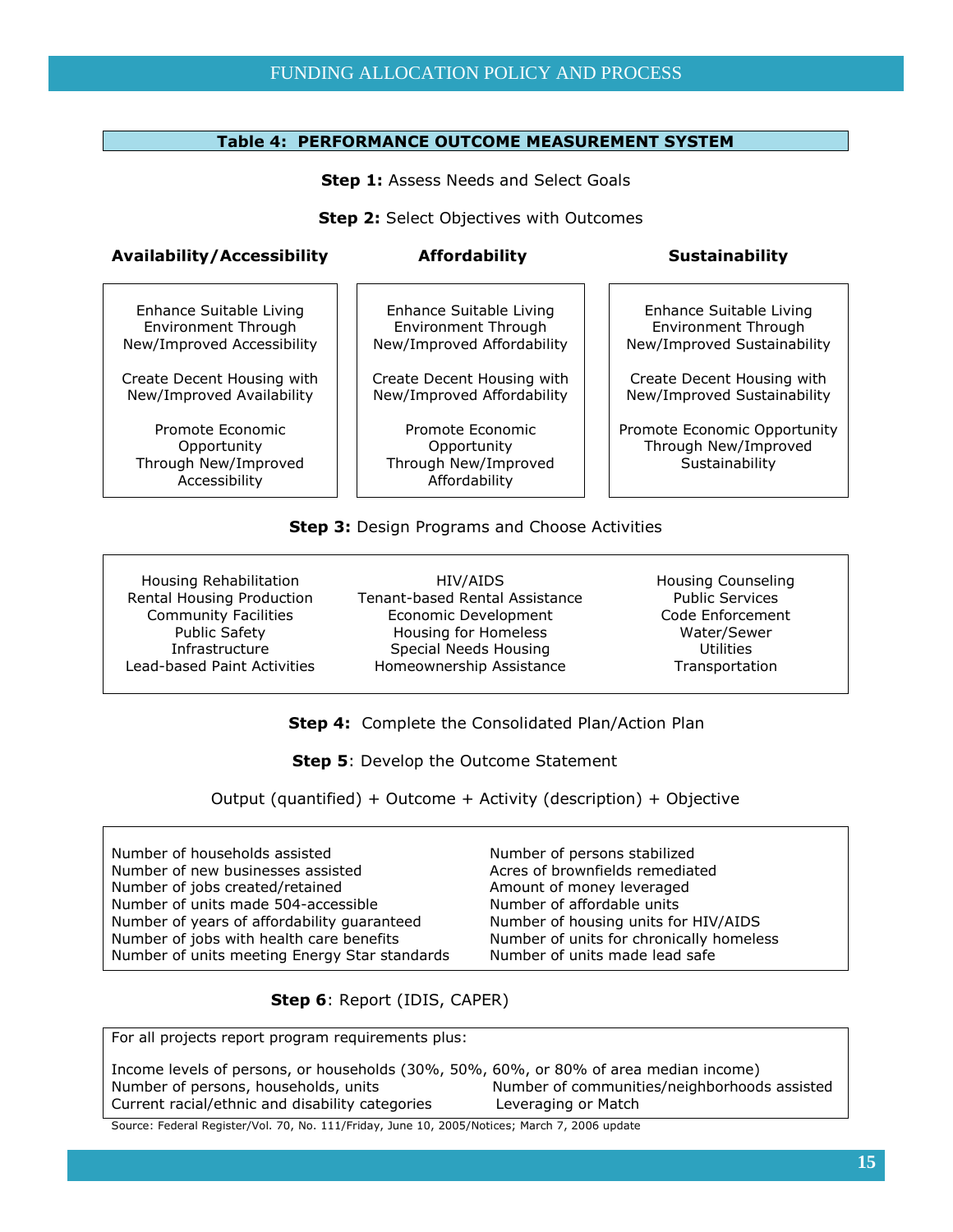#### **Performance Objectives**

No. 1 - Suitable Living Environment: In general, this objective relates to activities that are designed to benefit communities, families, or individuals by addressing issues in their living environment.

No. 2 - Decent Affordable Housing: The activities that typically would be found under this objective are designed to cover the wide range of housing possible under HOME, CDBG, HOPWA or ESG. This objective focuses on housing programs where the purpose for the project is to meet the individual family or community needs and not programs where the housing is an element of a larger effort.

No. 3 - Creating Economic Opportunities: This objective applies to the types of activities related to economic development, commercial revitalization, or job creation.

#### **Performance Outcomes**

No. 1 - Availability/Accessibility: This outcome category applies to activities that make services, infrastructure, housing, or shelter available or accessible to low and moderate-income people, including persons with disabilities. In this category, accessibility does not refer only to physical barriers, but also to making the affordable basics of daily living available and accessible to lowand moderate-income people.

No. 2 - Affordability: This outcome category applies to activities that provide affordability in a variety of ways in the lives of low-and moderate-income people. It can include the creation or maintenance of affordable housing, basic infrastructure hook-ups, or services such as transportation or day care.

No. 3 - Sustainability (Promoting Livable or Viable Communities): This outcome applies to projects where the activity or activities are aimed at improving communities or neighborhoods, helping to make them livable or viable by providing benefit to persons of low- and moderate-income or by removing or eliminating slums or blighted areas through multiple activities or services that sustain communities or neighborhoods.

The outcomes and performance monitoring process will be carried out in a transparent way, so that those whom monitor performance outcomes can make informed judgments.

As stated above, applicants are required to identify their planned performance in their budget documentation and to report on their actual performance in their Grantee Performance Report (GPR). Guidance on performance and outcome accountability documents is available by contacting:

> Housing & Community Development/Homeless Prevention Craig Fee, Community Development Manager 1300 S. Grand Avenue, Bldg. B Santa Ana, CA 92705 Telephone No. (714) 480-2996 E Mail: [craig.fee@occr.ocgov.com](mailto:craig.fee@occr.ocgov.com)